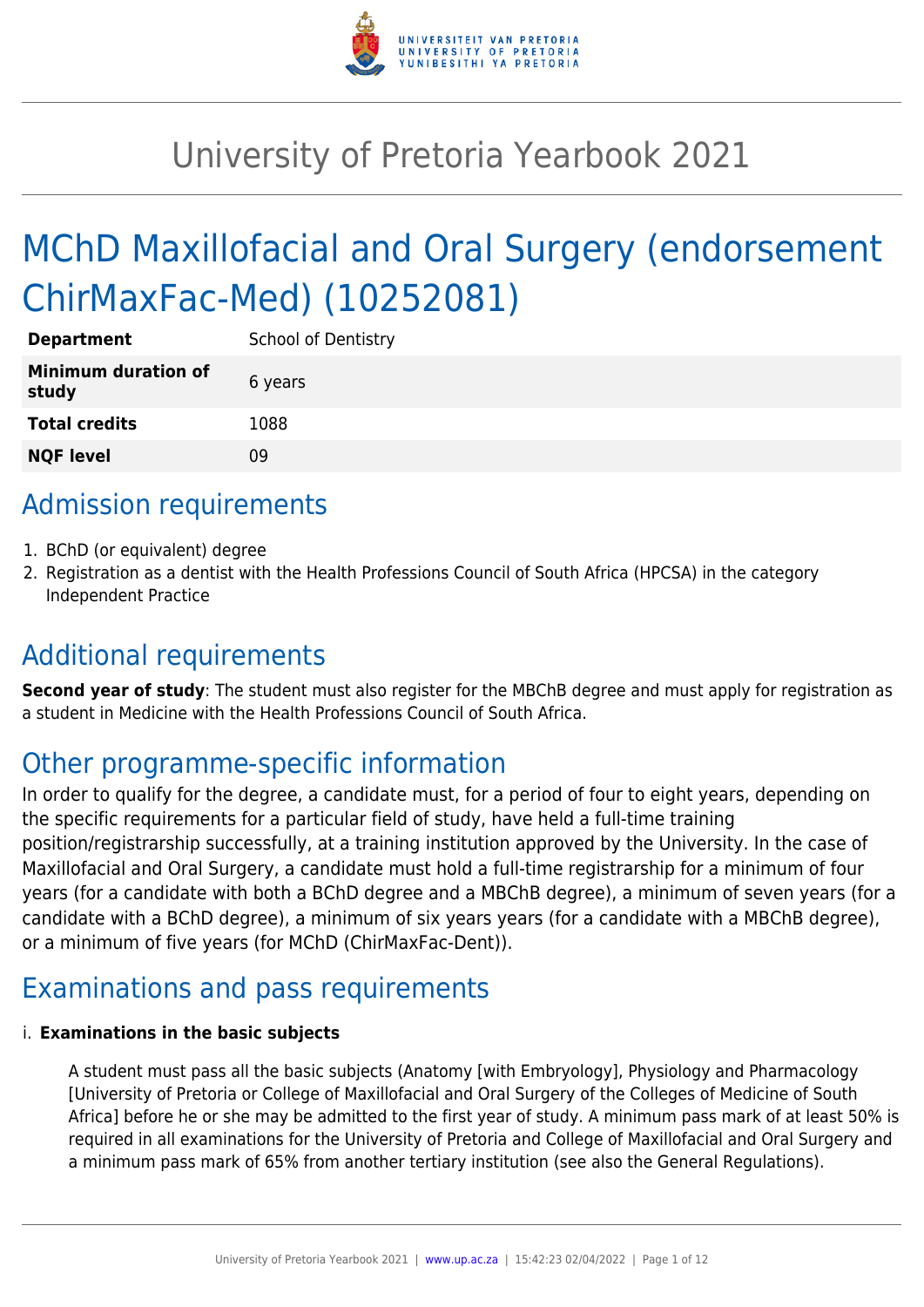

#### ii. **Examinations in the subsidiary (intermediary) subjects**

(The minimum pass mark is 50%.)

- a. For the endorsement Maxillofacial Surgery-Medicus, a student has to pass in Principles of surgery in the year of study as indicated, before he or she may continue with the programme.
- b. A student has to pass in Applied oral pathology at least two and a half years prior to the examination in his or her major subject.

These subsidiary subjects may be passed at the University of Pretoria or the College of Maxillofacial and Oral Surgery of the Colleges of Medicine of South Africa.

iii. If a student fails any of the subsidiary subjects Principles of surgery or Applied oral pathology, the relevant head of department may recommend that he or she be admitted to a second examination.

#### iv. **Examination and evaluation in the major subject**

- a. If a student fails his or her major subject, the student has to reapply for admission to the final examination of the College of Maxillofacial and Oral Surgery of the Colleges of Medicine of South Africa.
- b. In the light of the fact that a postgraduate student may repeat an examination in any subject only once, a student who fails a second examination, will have to discontinue the programme.
- c. If a student has been admitted to a second examination in the major subject, the relevant head of department will determine whether he or she should vacate the registrarship at the end of the training period. The student has to vacate the registrarship immediately after the second examination has been completed.
- d. Subminimum: A student must obtain a subminimum of 60% in the clinical section (operation and short cases) of the examination, with a subminimum of 50% in all the other sections for the master's degree. He or she must also comply with the requirements regarding the number of operation procedures performed in each section, as required by the relevant head of department. A final mark of at least 50% is required in order to pass in a subject.
- e. In addition to the stipulations already mentioned, the student must submit and pass a mini-dissertation (endorsement Maxillofacial Surgery-Med) or a dissertation (endorsement Maxillofacial Surgery-Dent), on an approved topic related to the major subject and submit a manuscript as required (see also the General Regulations). A complete record of operations (as a logbook) must also be submitted.

(v) The master's degree can only be conferred after the National Professional Examination [FCMFOS(SA)] has been passed (as this master's degree and the Fellowship may be used as an interwoven final equivalence examination).

## Exemption

Exemption may be granted by the Dean, on the recommendation of the relevant head of department by virtue of comparable training and/or experience in terms of the requirements of School Regulations, with the proviso that exemption from the examination and evaluation in the major subject may not be granted.

**Please note**: The regulations of the Health Professions Council of South Africa, as published in the Government Gazette No. 4631 of 11 January 1991 – Notice No. R.40 (as amended), will be used as a criterion in determining the period of exemption.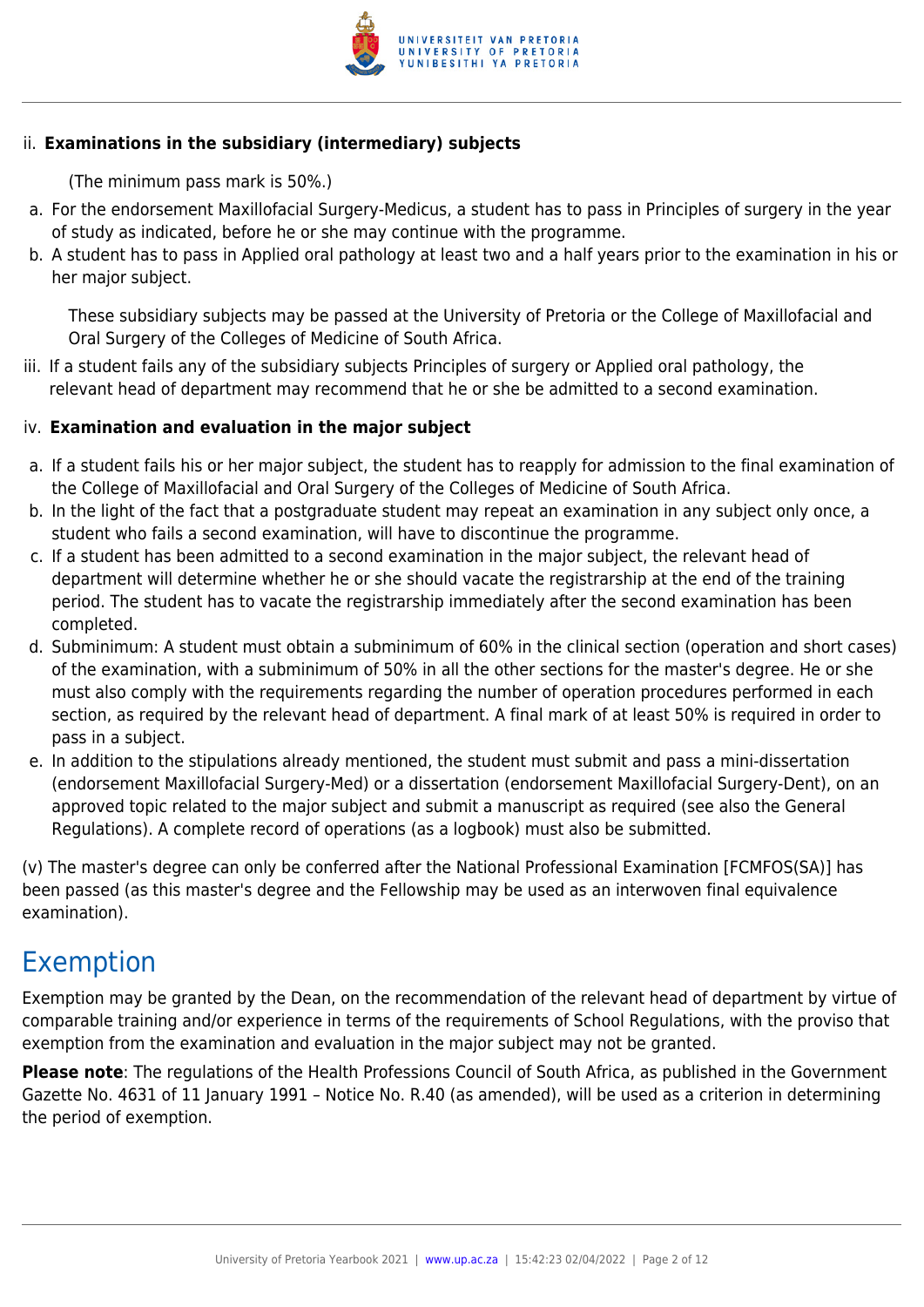

# Pass with distinction

A student who obtains a final mark of at least 75% (on the first attempt) in the major subject, qualifies to obtain the degree with distinction.

# General information

- 1. The content of the basic subjects, subsidiary subjects and attendance courses will be determined by the relevant head of department in consultation with the head of the department at Dentistry or Medicine.
- 2. General information concerning content and extent of the basic and subsidiary subjects is available at the relevant department.
- 3. Students have to ensure that certificates of satisfactory preparation are acquired in all the attendance courses.

#### **Maxillofacial and Oral Surgery**

#### **Major subject:**

Maxillofacial and oral surgery: Experience is acquired through practical and clinical training and supplemented by seminars, discussions, papers and research. Diagnosis, planning, surgical and secondary treatment of diseases, injuries and defects of the human mouth, jaws, face and related structures.

#### **Subsidiary (intermediary) subject:**

Principles of surgery: Instruction mainly by the departments of Surgery (and its divisions), Neurosurgery, Otorhinolaryngology, Ophthalmology and Family Medicine. This training takes place over nine months. Instruction in the subsidiary subject:

Principles of surgery:

#### **Endorsement ChirMaxFac-Med BVC 806**

General Surgery (including Paediatric Surgery): 2 months Intensive Care: 2 months Neurosurgery: 2 months Ophthalmology: 1 month Otorhinolaryngology: 1 month Plastic Surgery: 1 month Applied Oral Pathology: 3 months

#### **Endorsement ChirMaxFac-Dent BVC 807**

Distress Unit (Family Medicine): 1 month General Surgery (including Paediatric Surgery): 1 month Intensive Care: 2 months Neurosurgery: 2 months Ophthalmology: 1 month Otorhinolaryngology: 1 month Plastic Surgery: 1 month Applied Oral Pathology: 3 months

#### **General information concerning the endorsements ChirMaxFac-Med and ChirMaxFac-Dent**

- 1. A candidate with a BChD or BDS degree should preferably enrol for the MChD(ChirMaxFac-Med) programme.
- 2. Permission is granted to a student for (ChirMaxFac-Med) to register simultaneously for the postgraduate and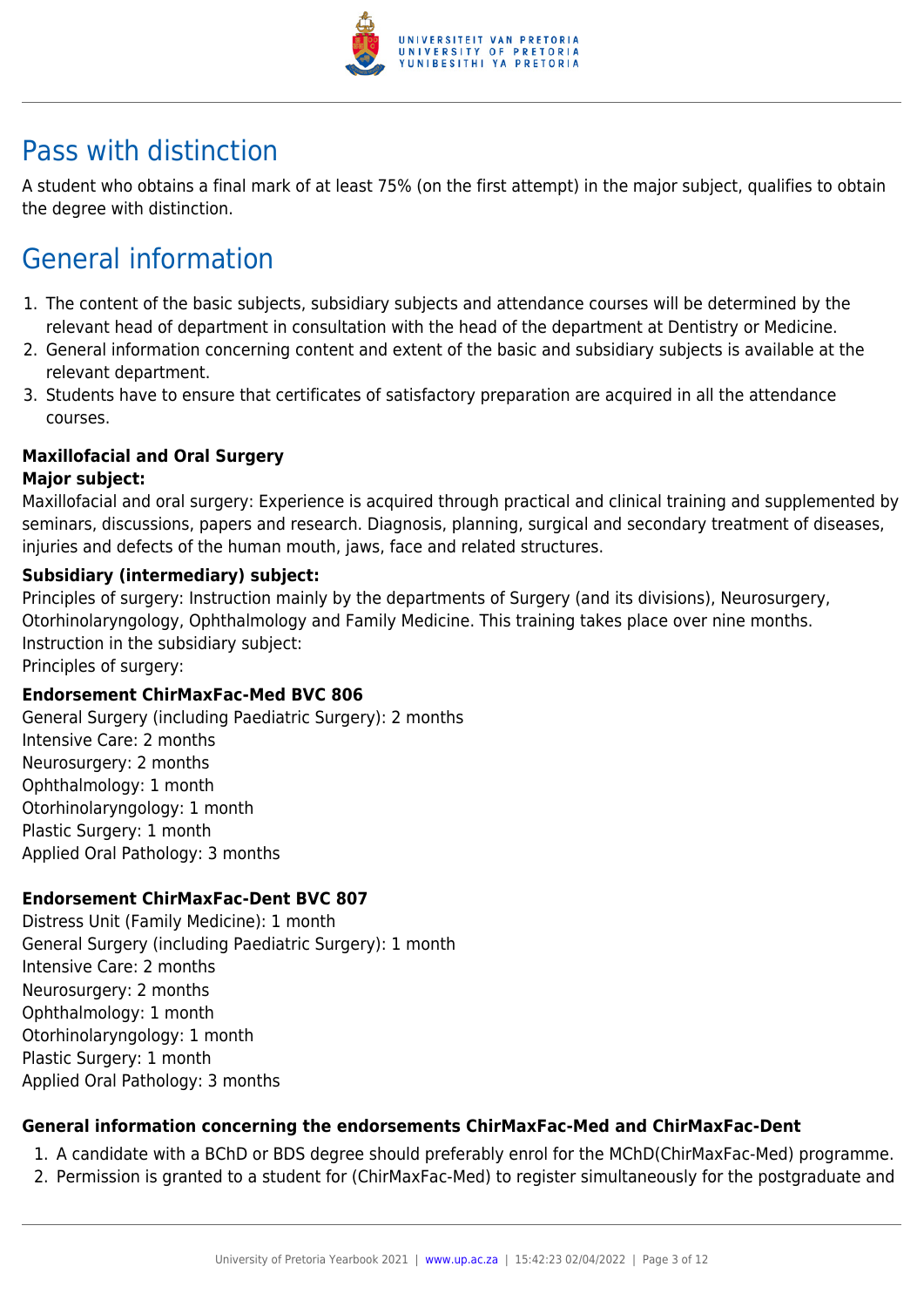

undergraduate programmes as applicable. At the end of the programme the student will have complied with all the requirements for the BChD, MBChB and MChD degrees.

- 3. The content of the basic and subsidiary (intermediary) subjects and attendance courses will be determined by the relevant head of department, in consultation with the Department of Maxillofacial and Oral Surgery.
- 4. Basic and subsidiary (intermediary) subjects: Acknowledgement of basic and/or subsidiary (intermediary) subjects may be granted if all the particular subjects have already been passed at an approved institution such as the Colleges of South Africa (College of Maxillofacial and Oral Surgery) as recommended by the relevant head of department.
- 5. Pharmacology as a basic subject has to be passed as a prerequisite before the first year of study, should all other basic subjects be acknowledged by an approved institution.
- 6. Instruction in the major subject extends over a minimum period of three years, of which the first year mainly concentrates on minor oral surgery.
- 7. A student for the endorsement ChirMaxFac-Med can only fulfil his or her clinical obligations in Principles of Surgery after he or she has complied with the requirements for the MBChB degree, as well as having completed the Certificate for Advanced Trauma Life Support (ATLS) (before commencing the registrarship).
- 8. The instruction in the last two years in the major subject takes place only after having successfully completed the subsidiary subjects.
- 9. The first year of registrarship is acknowledged as an additional year of experience for Medicine and Dentistry if the training in Maxillofacial and Oral Surgery is discontinued. However, a student who discontinues one of the subjects must resign from the registrarship immediately.
- 10. The basic subjects for Maxillofacial and Oral Surgery (endorsements ChirMaxFax-Med and ChirMaxFac-Dent) are identical.
- 11. The requirements for the major subject are: Submission of a mini-dissertation (endorsement ChirMaxFac-Med) and a dissertation (endorsement ChirMaxFac-Dent), a letter from an appropriate journal editor, acknowledging receipt of the draft manuscript, surgical portfolio (logbook) with minimum cases treated per surgical section, a prescribed summary of case reports, any publications, research abstracts, examination in a surgical procedure and examination in patient short cases conducted under examination conditions.
- 12. A student may only proceed with the final FC MFOS (SA) examination after fulfilling the requirements for the MChD(ChirMaxFac-Med or -Dent) as stipulated in 11. above.
- 13. The MChD(ChirMaxFac-Med or -Dent) may only be awarded after successfully passing the final examination for the FC MFOS (SA).
- 14. Costs or fees for any examination(s) and registration at the Colleges of Medicine of South Africa have to be met by the student.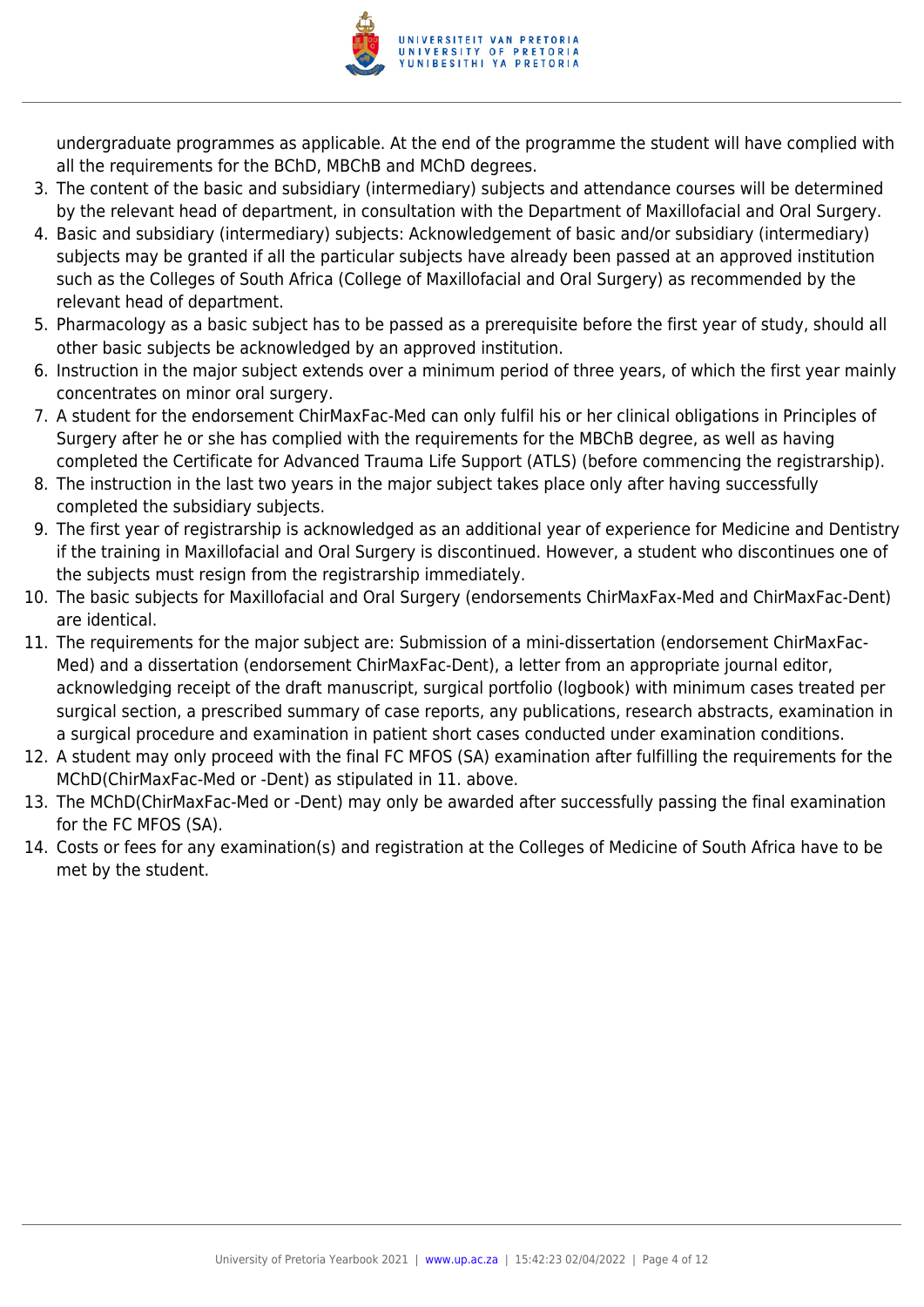

**Minimum credits: 908**

### **Core modules**

#### **Anatomy 870 (ANA 870)**

| <b>Module credits</b>         | 36.00                          |
|-------------------------------|--------------------------------|
| <b>NQF Level</b>              | 09                             |
| <b>Prerequisites</b>          | No prerequisites.              |
| <b>Language of tuition</b>    | Module is presented in English |
| <b>Department</b>             | Anatomy                        |
| <b>Period of presentation</b> | Year                           |
|                               |                                |

### **General pathology 808 (APA 808)**

| <b>Module credits</b>         | 24.00                          |
|-------------------------------|--------------------------------|
| <b>NQF Level</b>              | 09                             |
| <b>Prerequisites</b>          | No prerequisites.              |
| <b>Language of tuition</b>    | Module is presented in English |
| <b>Department</b>             | Anatomical Pathology           |
| <b>Period of presentation</b> | Year                           |

### **Principles of surgery 806 (BVC 806)**

| <b>Module credits</b>         | 52.00                          |
|-------------------------------|--------------------------------|
| <b>NQF Level</b>              | 09                             |
| <b>Prerequisites</b>          | No prerequisites.              |
| <b>Language of tuition</b>    | Module is presented in English |
| <b>Department</b>             | Surgery                        |
| <b>Period of presentation</b> | Year                           |

### **Ethics and human rights 800 (EHR 800)**

| <b>Module credits</b>         | 0.00                           |
|-------------------------------|--------------------------------|
| <b>NQF Level</b>              | 09                             |
| <b>Prerequisites</b>          | No prerequisites.              |
| <b>Language of tuition</b>    | Module is presented in English |
| <b>Department</b>             | <b>School of Dentistry</b>     |
| <b>Period of presentation</b> | Year                           |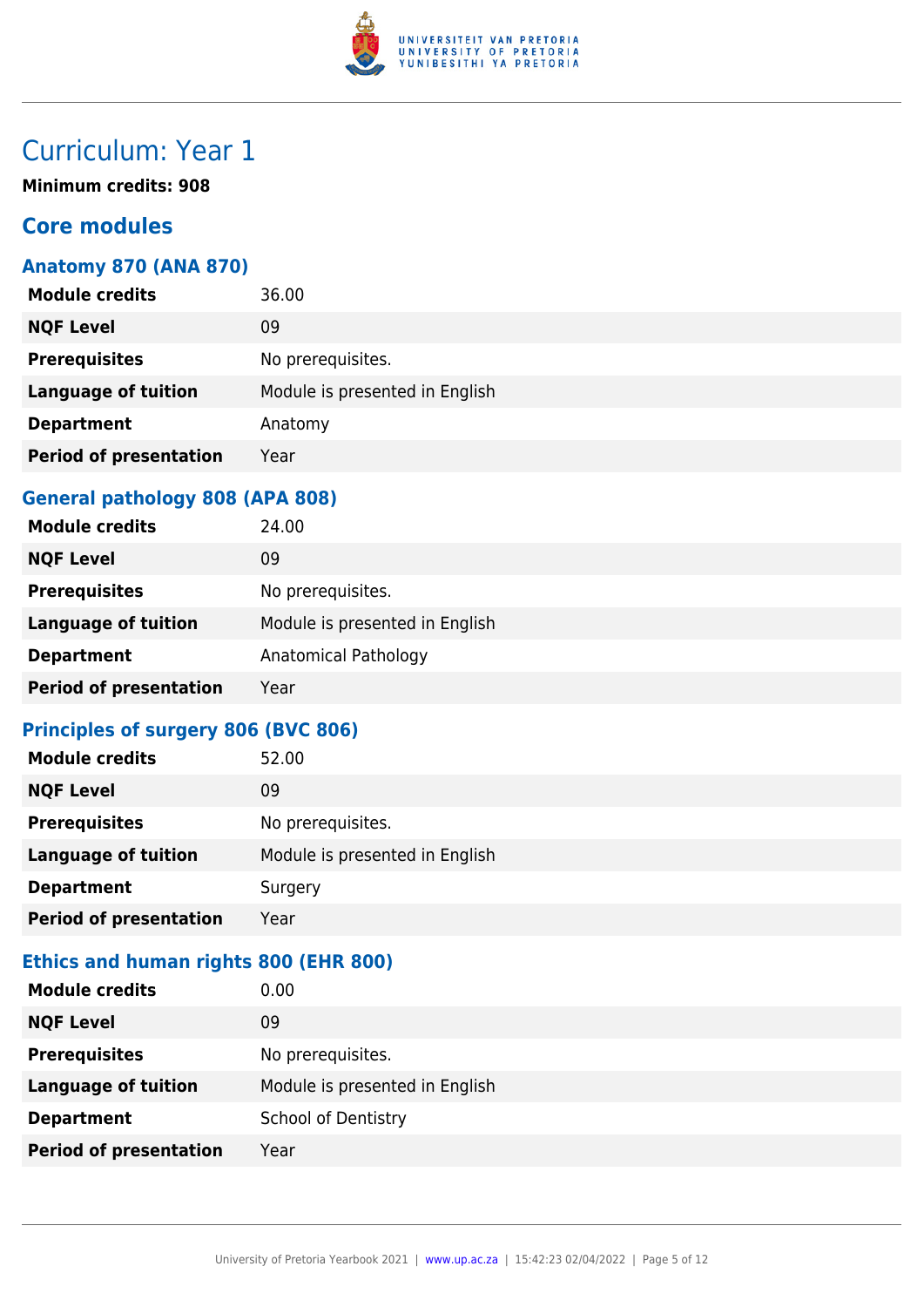

#### **Pharmacology 806 (FAR 806)**

| <b>Module credits</b>                            | 36.00                          |
|--------------------------------------------------|--------------------------------|
| <b>NQF Level</b>                                 | 09                             |
| <b>Prerequisites</b>                             | No prerequisites.              |
| <b>Contact time</b>                              | 1 discussion class per week    |
| <b>Language of tuition</b>                       | Module is presented in English |
| <b>Department</b>                                | Pharmacology                   |
| <b>Period of presentation</b>                    | Year                           |
| <b>Module content</b><br>*Attendance module only |                                |

### **Physiology 806 (FSG 806)**

| <b>Module credits</b>         | 36.00                          |
|-------------------------------|--------------------------------|
| <b>NQF Level</b>              | 09                             |
| <b>Prerequisites</b>          | No prerequisites.              |
| <b>Language of tuition</b>    | Module is presented in English |
| <b>Department</b>             | Physiology                     |
| <b>Period of presentation</b> | Year                           |

### **Maxillo-facial and oral surgery 802 (KGM 802)**

| <b>Module credits</b>         | 700.00                                          |
|-------------------------------|-------------------------------------------------|
| <b>NQF Level</b>              | 09                                              |
| <b>Prerequisites</b>          | No prerequisites.                               |
| <b>Contact time</b>           | 1 discussion class per week, 1 seminar per week |
| <b>Language of tuition</b>    | Module is presented in English                  |
| <b>Department</b>             | Maxillo Facial and Oral Surgery                 |
| <b>Period of presentation</b> | Year                                            |

#### **Oral Pathology 805 (MPG 805)**

| <b>Module credits</b>      | 24.00                           |
|----------------------------|---------------------------------|
| <b>NQF Level</b>           | 09                              |
| <b>Prerequisites</b>       | No prerequisites.               |
| <b>Contact time</b>        | 1 discussion class per week     |
| <b>Language of tuition</b> | Module is presented in English  |
| <b>Department</b>          | Oral Pathology and Oral Biology |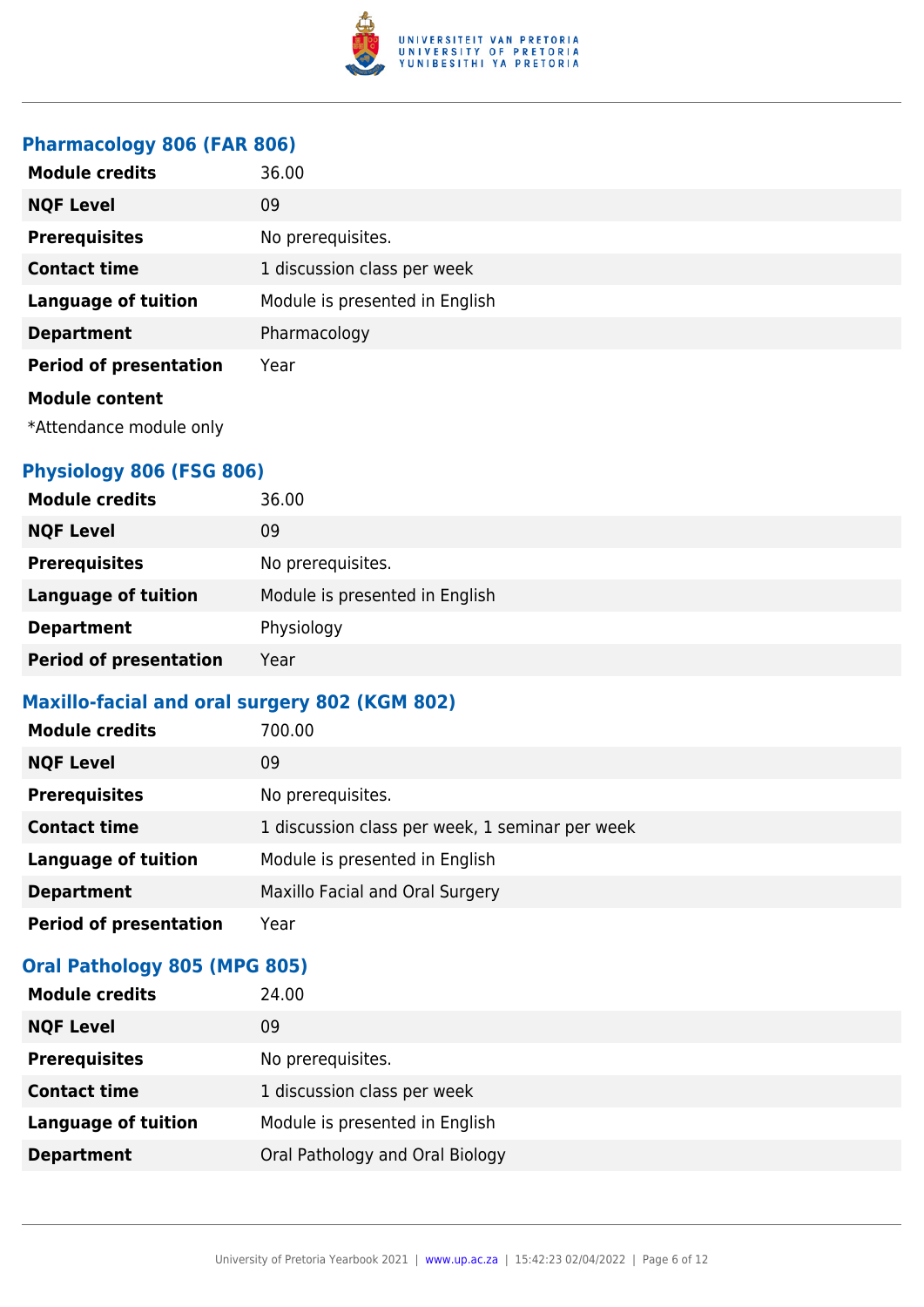

**Period of presentation** Year

### **Applied research methodology 802 (TNM 802)**

| <b>Module credits</b>         | 0.00                                |
|-------------------------------|-------------------------------------|
| <b>NQF Level</b>              | 09                                  |
| <b>Language of tuition</b>    | Module is presented in English      |
| <b>Department</b>             | <b>Health Sciences Deans Office</b> |
| <b>Period of presentation</b> | Year                                |
| <b>Module content</b>         |                                     |

\*Attendance module only.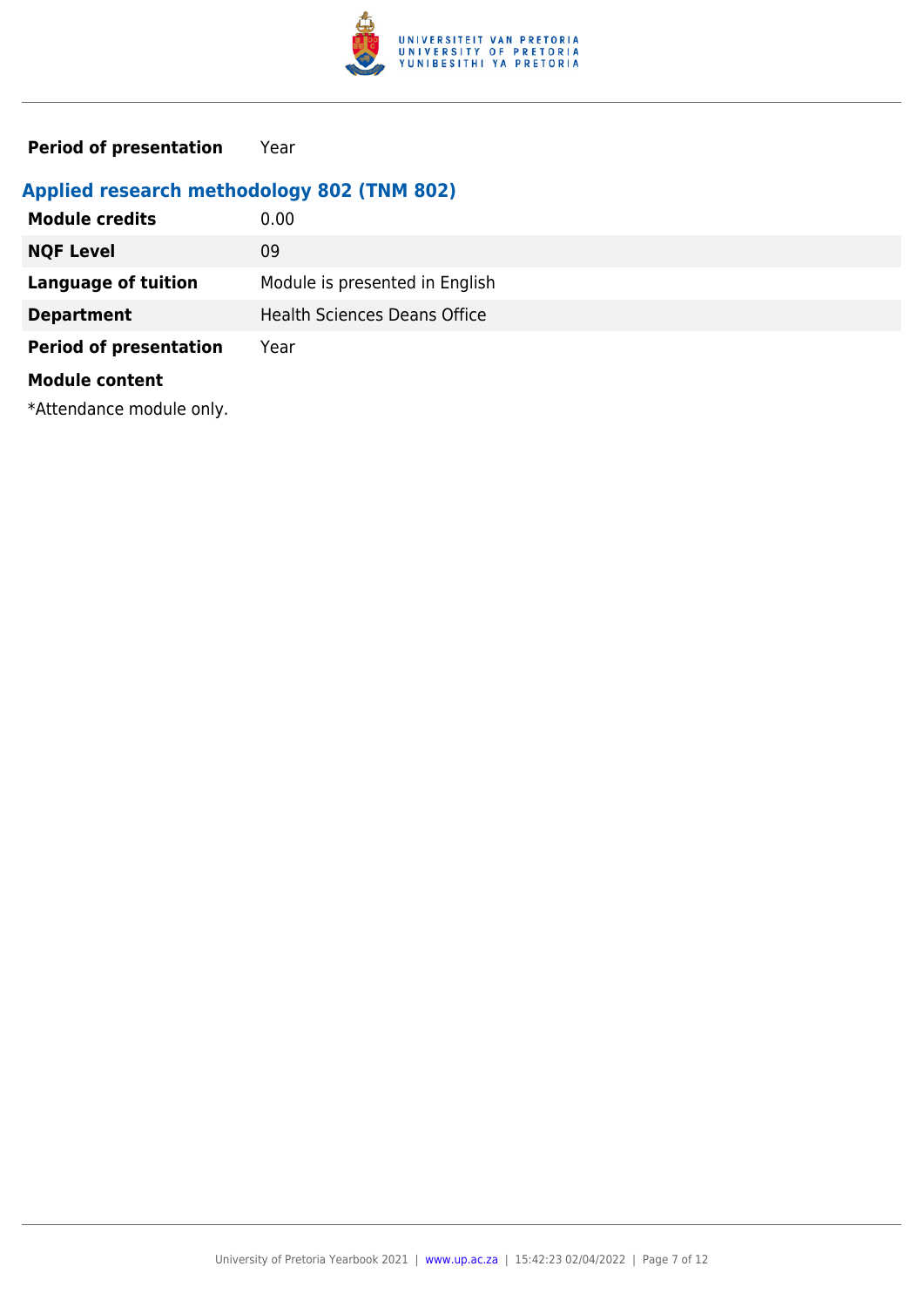

**Minimum credits: 752**

### **Core modules**

### **Principles of surgery 806 (BVC 806)**

| <b>Module credits</b>         | 52.00                          |
|-------------------------------|--------------------------------|
| <b>NQF Level</b>              | 09                             |
| <b>Prerequisites</b>          | No prerequisites.              |
| <b>Language of tuition</b>    | Module is presented in English |
| <b>Department</b>             | Surgery                        |
| <b>Period of presentation</b> | Year                           |

### **Maxillo-facial and oral surgery 802 (KGM 802)**

| <b>Module credits</b>         | 700.00                                          |
|-------------------------------|-------------------------------------------------|
| <b>NQF Level</b>              | 09                                              |
| <b>Prerequisites</b>          | No prerequisites.                               |
| <b>Contact time</b>           | 1 discussion class per week, 1 seminar per week |
| <b>Language of tuition</b>    | Module is presented in English                  |
| <b>Department</b>             | Maxillo Facial and Oral Surgery                 |
| <b>Period of presentation</b> | Year                                            |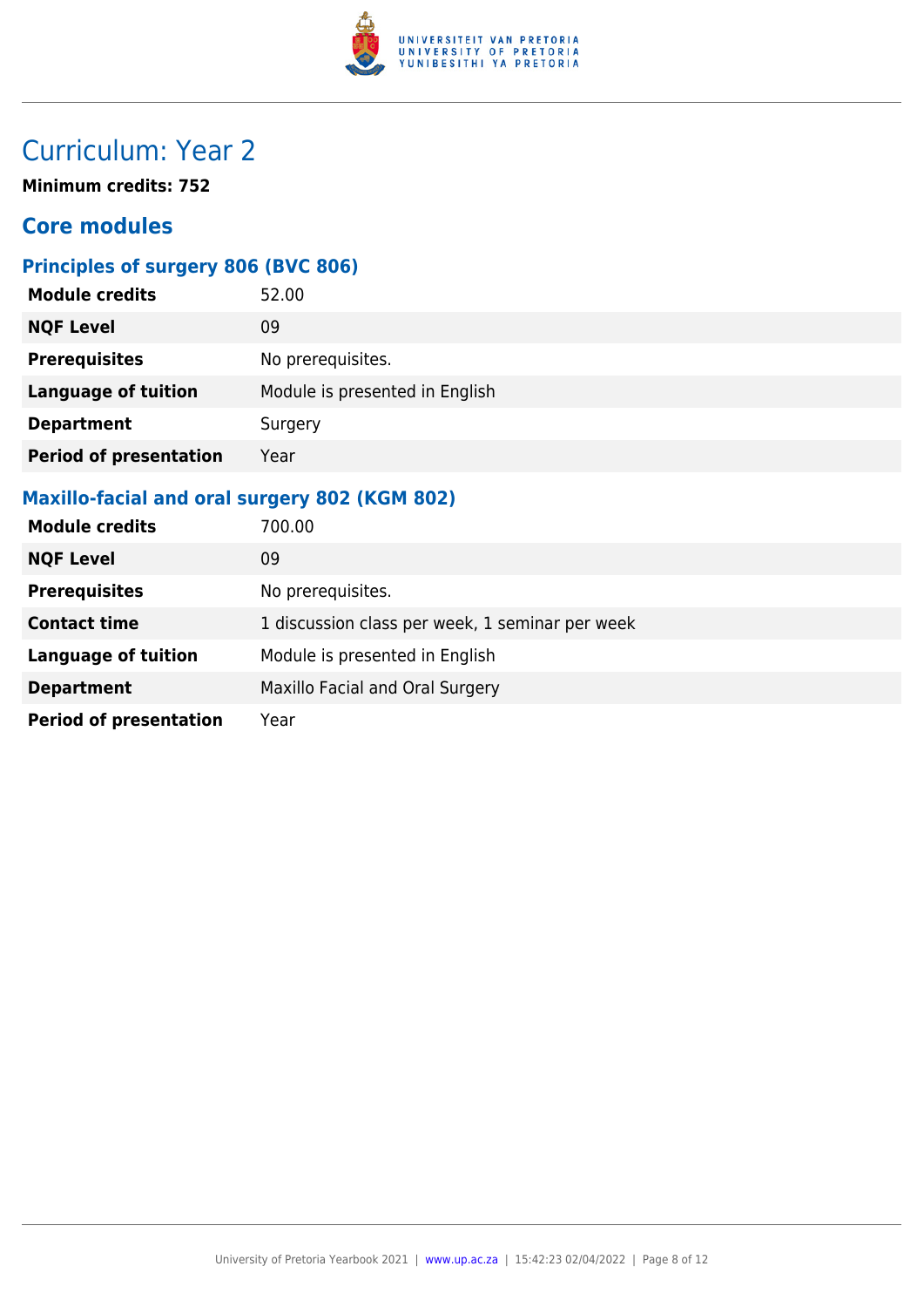

**Minimum credits: 700**

### **Core modules**

### **Maxillo-facial and oral surgery 802 (KGM 802)**

| <b>Module credits</b>         | 700.00                                          |
|-------------------------------|-------------------------------------------------|
| <b>NQF Level</b>              | 09                                              |
| <b>Prerequisites</b>          | No prerequisites.                               |
| <b>Contact time</b>           | 1 discussion class per week, 1 seminar per week |
| <b>Language of tuition</b>    | Module is presented in English                  |
| <b>Department</b>             | Maxillo Facial and Oral Surgery                 |
| <b>Period of presentation</b> | Year                                            |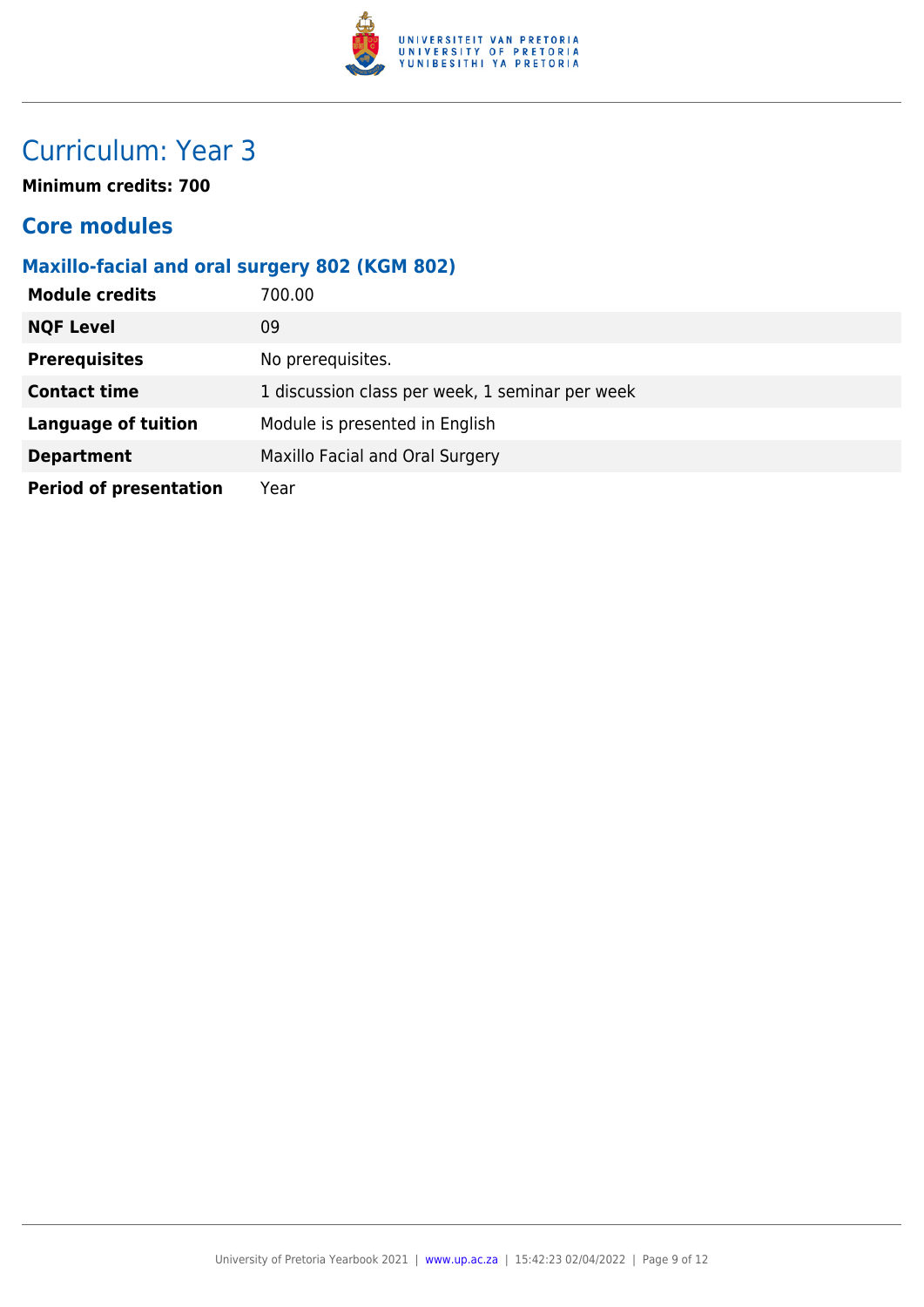

**Minimum credits: 700**

### **Core modules**

### **Maxillo-facial and oral surgery 802 (KGM 802)**

| <b>Module credits</b>         | 700.00                                          |
|-------------------------------|-------------------------------------------------|
| <b>NQF Level</b>              | 09                                              |
| <b>Prerequisites</b>          | No prerequisites.                               |
| <b>Contact time</b>           | 1 discussion class per week, 1 seminar per week |
| <b>Language of tuition</b>    | Module is presented in English                  |
| <b>Department</b>             | Maxillo Facial and Oral Surgery                 |
| <b>Period of presentation</b> | Year                                            |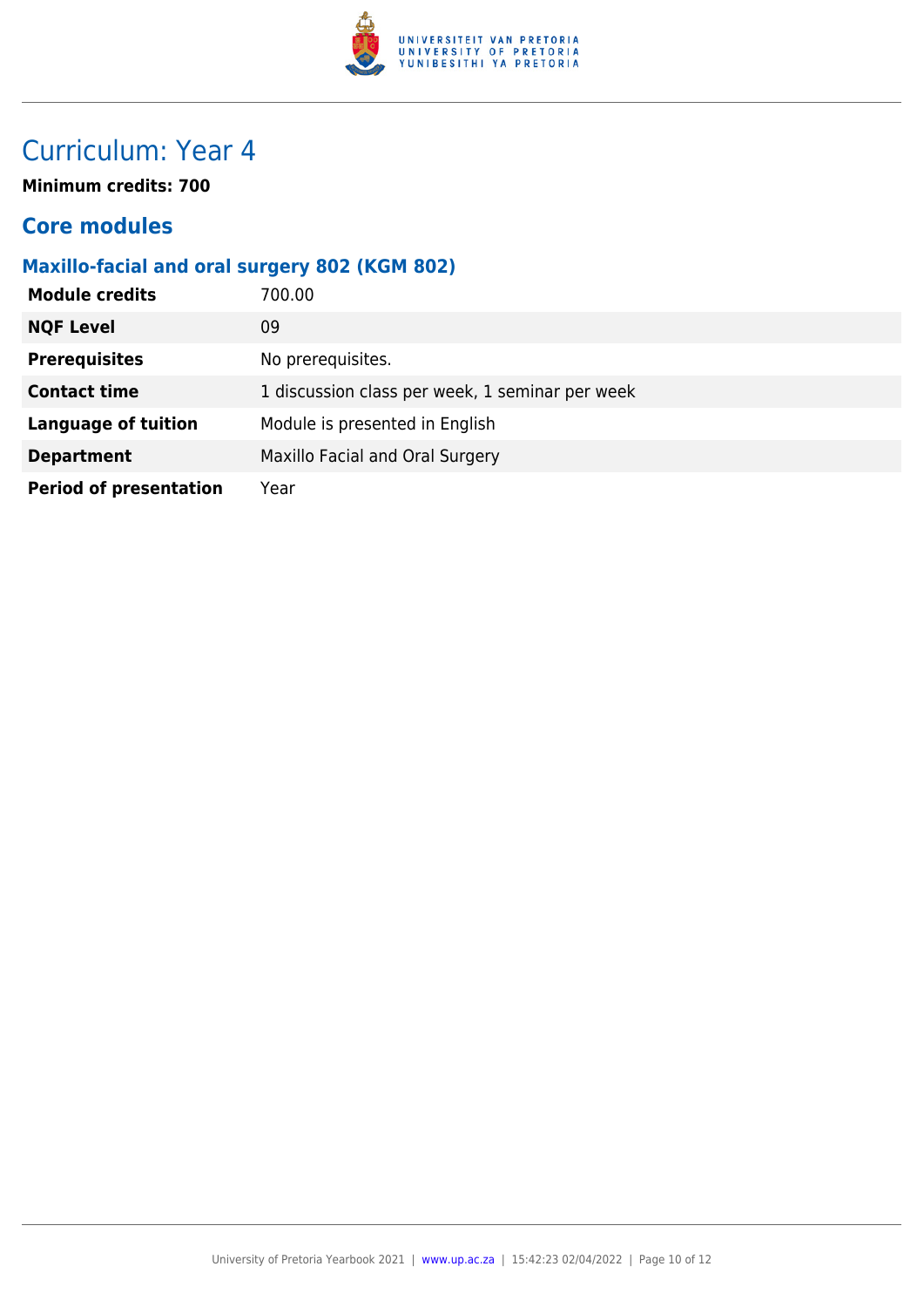

**Minimum credits: 748**

### **Core modules**

### **General pathology 808 (APA 808)**

| <b>Module credits</b>         | 24.00                          |
|-------------------------------|--------------------------------|
| <b>NQF Level</b>              | 09                             |
| <b>Prerequisites</b>          | No prerequisites.              |
| <b>Language of tuition</b>    | Module is presented in English |
| <b>Department</b>             | <b>Anatomical Pathology</b>    |
| <b>Period of presentation</b> | Year                           |
|                               |                                |

### **Maxillo-facial and oral surgery 802 (KGM 802)**

| <b>Module credits</b>         | 700.00                                          |
|-------------------------------|-------------------------------------------------|
| <b>NQF Level</b>              | 09                                              |
| <b>Prerequisites</b>          | No prerequisites.                               |
| <b>Contact time</b>           | 1 discussion class per week, 1 seminar per week |
| <b>Language of tuition</b>    | Module is presented in English                  |
| <b>Department</b>             | Maxillo Facial and Oral Surgery                 |
| <b>Period of presentation</b> | Year                                            |

#### **Oral Pathology 805 (MPG 805)**

| <b>Module credits</b>         | 24.00                           |
|-------------------------------|---------------------------------|
| <b>NQF Level</b>              | 09                              |
| <b>Prerequisites</b>          | No prerequisites.               |
| <b>Contact time</b>           | 1 discussion class per week     |
| <b>Language of tuition</b>    | Module is presented in English  |
| <b>Department</b>             | Oral Pathology and Oral Biology |
| <b>Period of presentation</b> | Year                            |